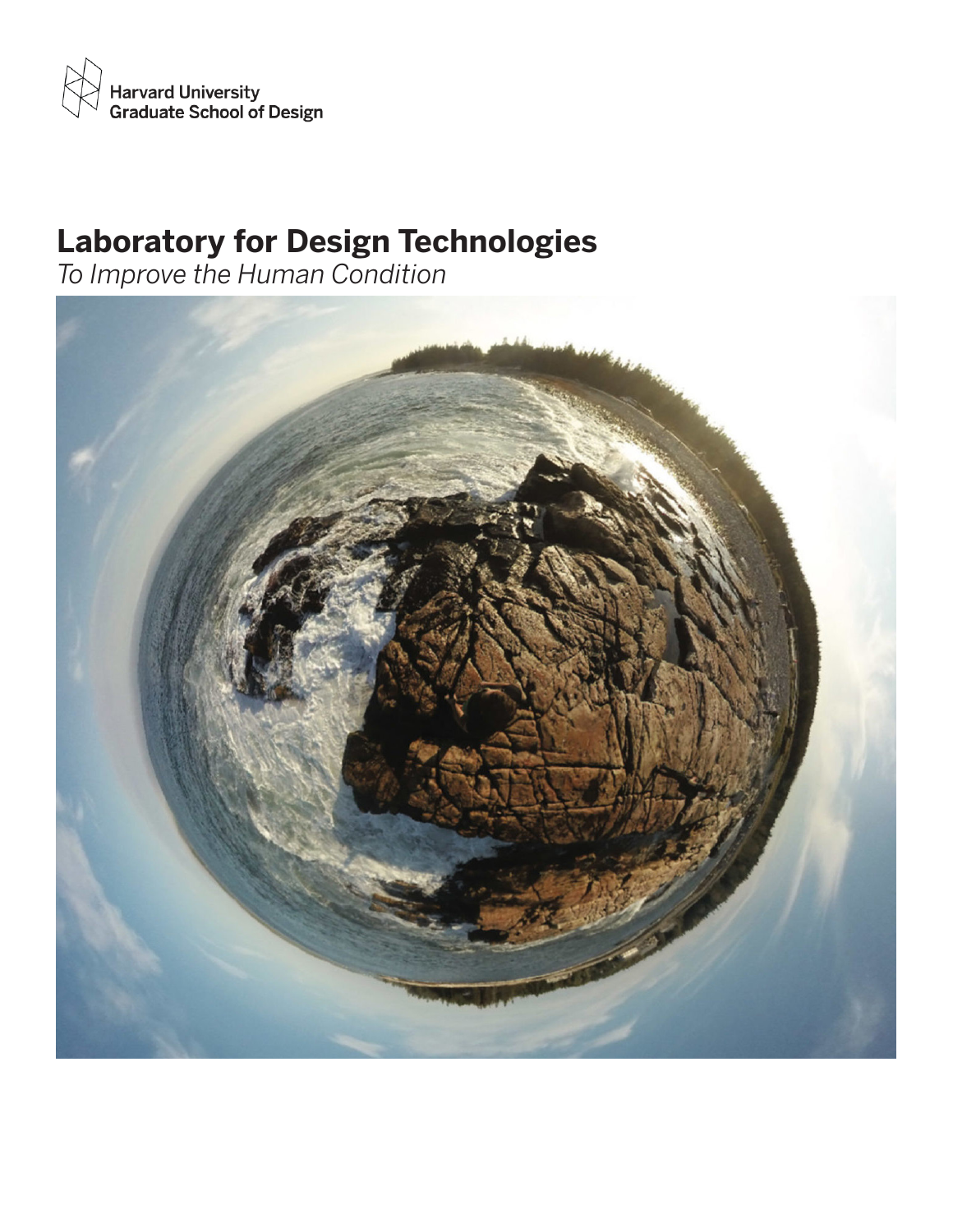# **Harvard University's Graduate School of Design**

The Harvard University Graduate School of Design (GSD) has a rich legacy of design leadership and innovation, pushing the frontiers of knowledge and research across all design disciplines for more than 80 years. As the largest and most comprehensive design school worldwide, the GSD offers programs in architecture, landscape architecture, urban planning and design, design studies, and design engineering. And as a global leader in each of these fields, the GSD is redefining design as a critical response to increasingly complex issues faced by people, cities, and ecologies, across the United States and around the world.

The GSD's method of design education involves transdisciplinary collaboration across all of the School's departments and programs, as well as with other schools and units at Harvard. It is through this cross-practice that the GSD fosters a deep connection between design and other academic fields, which is reflected in the joint degree programs with the Harvard John A. Paulson School of Engineering and Applied Sciences, the Harvard T.H. Chan School of Public Health, the John F. Kennedy School of Government, and the Harvard Law School.

The GSD is educating leaders in design, research, and scholarship who will directly impact and improve the built environment to create a resilient, just, and beautiful world, now and in the future.

# **Laboratory for Design Technologies**

Technology is accelerating profound changes throughout society, affecting how we live, work, produce, build, and think. The ubiquity of data and computational power impacts all systems—from mobility and health to government and construction. The Laboratory for Design Technologies (LDT) at the Harvard Graduate School of Design is a collaborative platform that investigates the challenges and opportunities at the intersection of design technology and the built environment. It advances design as a catalyst of change and leverages innovative research methods to understand the architecture of complex issues.

## **LDT Research Tracks**

The Laboratory for Design Technologies has established a collaborative platform to pursue work by faculty in multiple research units.

#### **Material Processes and Systems Group Martin Bechthold DDes '01**

The Material Processes and Systems Group (MaP+S) is a research lab that takes materials as a starting point for a broad set of research investigations that involve computation, robotics, and material science. MaP+S advances the aesthetic and functional agenda of materials in the built environment. The group, which evolved from the previously established Design Robotics Group, looks at materiality as a starting point for design research, with a special interest in robotic and computer numerically controlled (CNC) fabrication processes, as well as small-scale work on nano materials.

#### **Geometry Lab Andrew Witt MArch '07, MDes '02**

The Geometry Lab researches the intersection of design and the science of shape and form, aided by computational tools and design intuition. This Lab combines computational, formal, architectural, and historical research in a heterogeneous yet synthetic agenda. The objectives of the Lab are to produce and disseminate new knowledge, to generate broad, scalable solutions to big problems, and to explore the associated cultural and human implications.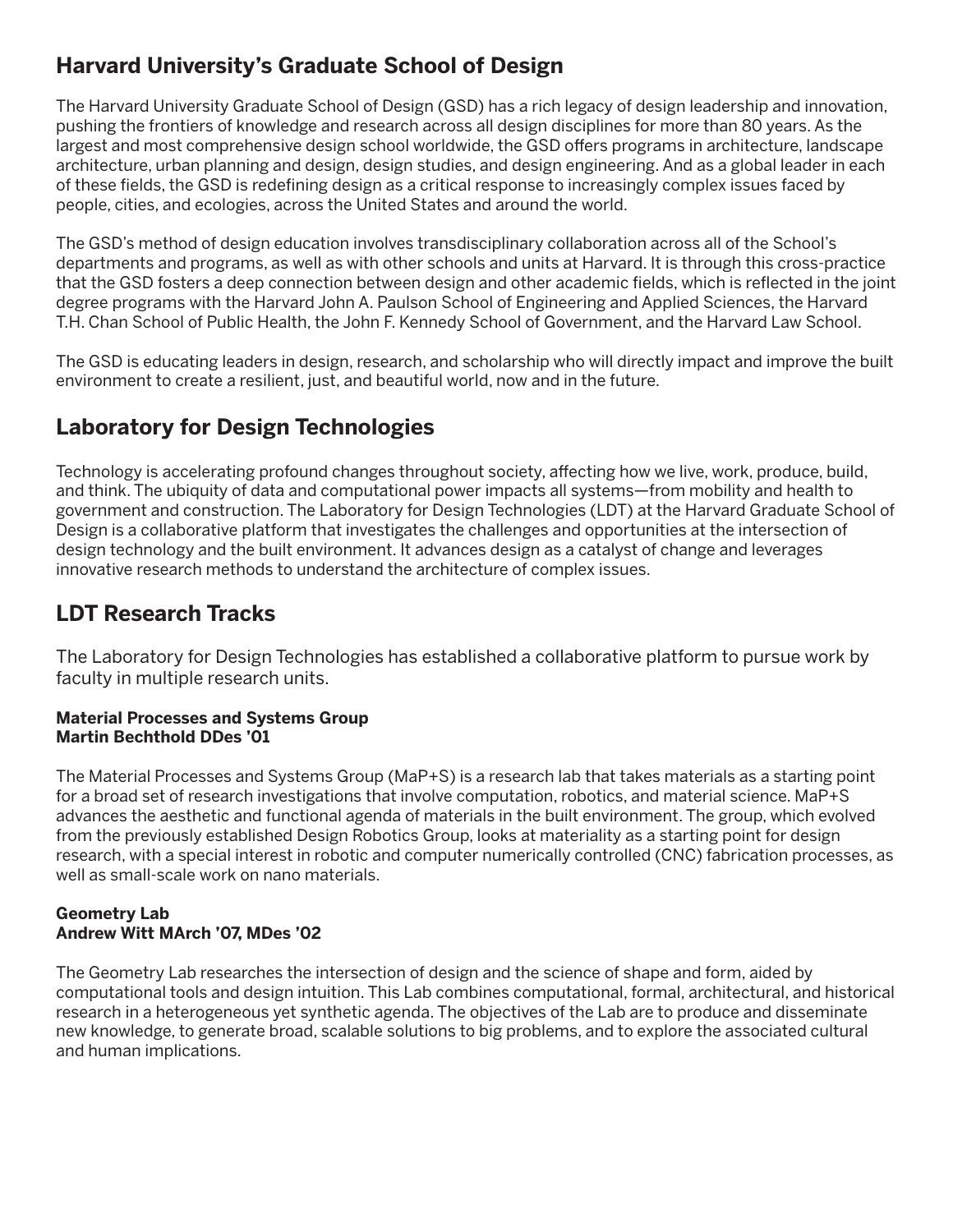

# Computational Geometry Lab

Andrew Witt // Associate Professor in Practice, GSD Hyojin Kwon // Lecturer, GSD



# RESPONSIVE ENVIRONMENTS & ARTIFACTS LAB **HARVARD UNIVERSITY GSD**

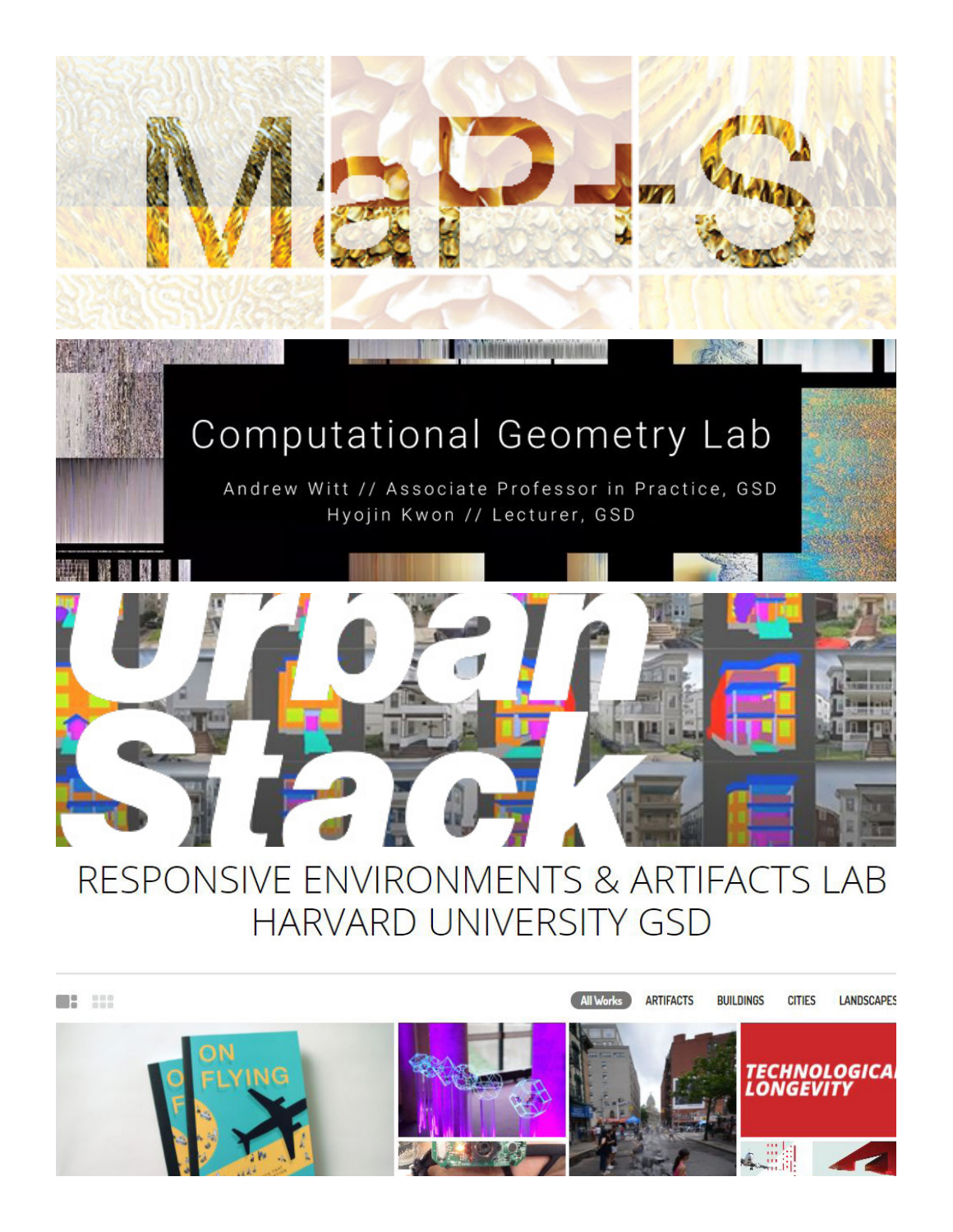#### **The Responsive Environments and & Artifacts Lab (REAL Lab) Allen Sayegh MDes '96**

The Responsive Environments and Artifacts Lab (REAL) is a research lab that pursues the design of digital, virtual, and physical worlds as an indivisible whole. It recognizes the all-pervasive nature of digital information and interaction at scales ranging from our bodies to the larger urban contexts we occupy and the infrastructures that support them. REAL takes an interdisciplinary look at the design of the built environment from the lens of technologically augmented experiences, with a strong focus on the sustainability and longevity of technology. Putting the human being at the center and forefront, from the micro (bodily sensors, smart product design, augmented interfaces) to the macro (interactive buildings, information infrastructures, communication frameworks), researchers at REAL examine the emerging ways in which technology fuses into the ways we live, work, and play.

#### **Urban Stack Elizabeth Christoforetti MArch '09 Carole Voulgaris**

The Urban Stack Lab (USL) explores the impact and opportunities presented by the emergence of scalable systems in the built environment and is building and testing productive overlaps between the digital, social, and design processes that shape urban form and civic futures in 21st century urban places. Faculty are developing technologies that embrace the complexity of social infrastructures and market dynamics to produce new modes of design practice. The persistent and growing challenge of housing supply and quality is a primary focus of current USL research.

## **Designing Change**

Since its inception in 2018, the Laboratory for Design Technologies has generated ideas with remarkable potential:

The Future of Air Travel focus project, which encompasses faculty and researchers from three LDT research units (REAL, MaP+S, and the Geometry Lab) is currently in year two of it's three-year research project. Faculty are examining the relationships between technology, mobility, the environment, and human experience. Project output includes ON FLYING: A Toolkit, a catalog of tactics deployed by airports and airlines to guide passengers and rethink the human experience of air travel, and the Atlas of Urban Air Mobility, a body of research that will inform the development of an interactive tool for assessing multimodal scenarios.

Faculty and researchers from MaP+S and Urban Stack Lab are teaming up to launch a new focus project, Work 4.0, which will investigate the concept of hybrid work – a combination of the digital and the physical – as the "quintessential condition of contemporary life." By incorporating architectural, scientific, and engineering research methods, the LDT team will focus on a set of research questions within two specific domains: the Urban Dimension, and the Workspace.

# **A High Visibility Partnership**

The GSD invites leading companies to engage in LDT by becoming members of the Industry Advisors Group, a unique philanthropic network where experts from industry and the public sector join with faculty and researchers from the GSD and the greater Harvard community to shape the future of the built environment through innovative design research. The real-world perspective of the Industry Advisors helps to bridge the gap between discovery and the advancement of ideas and transforms inspiration to activation. Operating from a platform of shared knowledge, industry leaders work with a committed group of internal and external stakeholders to accelerate the development of new products, processes, and systems.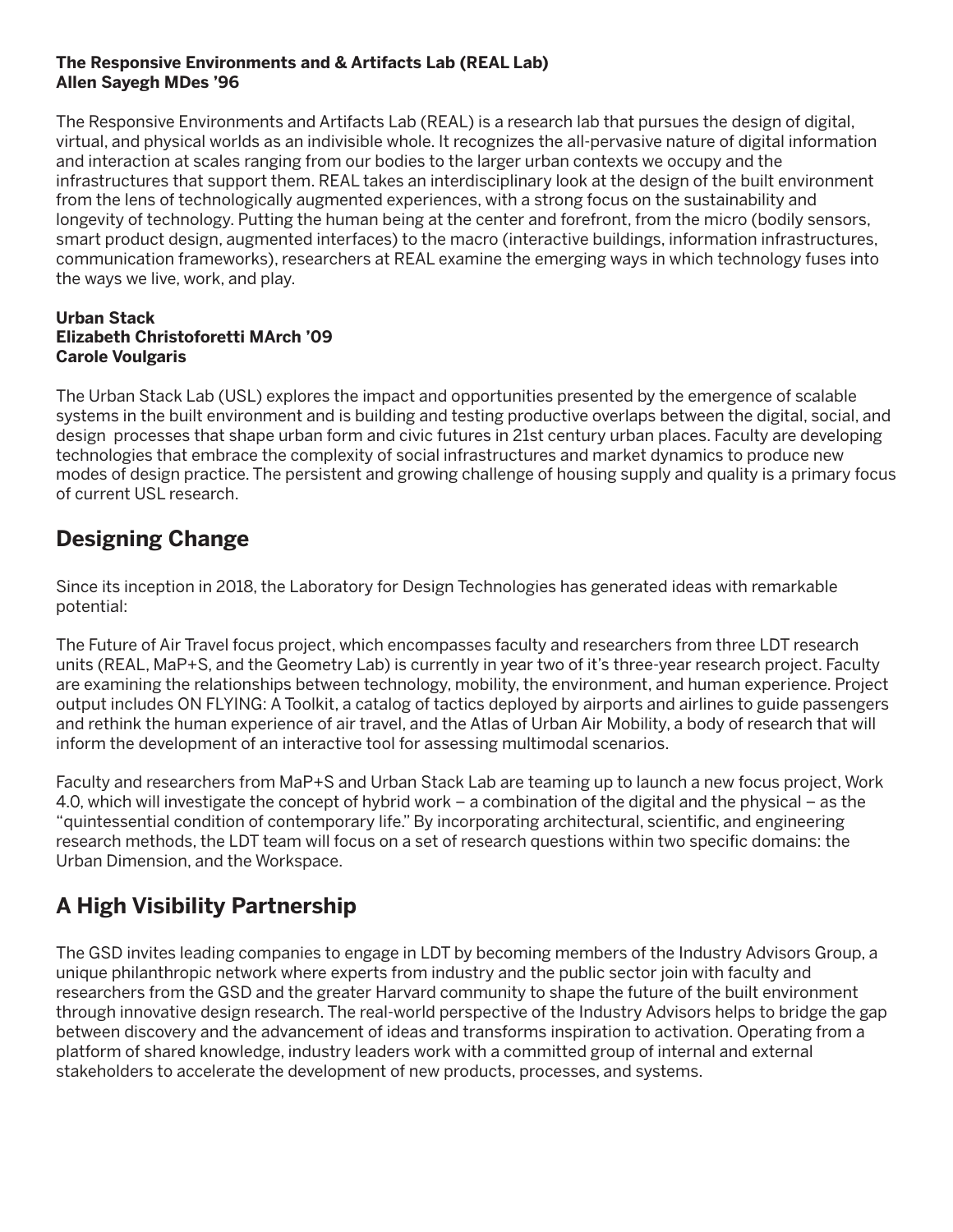The Industry Advisors Group members help to guide forward-looking projects in areas such as artificial intelligence and machine learning, adaptive material systems, multidimensional computational simulations and spatial analysis, and multimedia design interfaces. It is a vigorous forum for thought leaders in fields including construction, fabrication, material production, design and engineering, real estate, technology, government, and international development. Alongside faculty, members focus on broad-based, strategic research questions—at a fraction of the cost that such high-risk, high-reward investigations would require if conducted at in-house corporate R&D facilitates. Participation represents a low-risk investment that could yield visionary results.

Some participants in the Industry Advisors Group may opt to fund timely research on critical topics by entering into separate agreements at an additional cost. In 2019, the School convened experts from multiple sectors for an ambitious, three-year study on "The Future of Air Travel." The group is working collaboratively to reimagine air travel at both the human and system scale. These creative partnerships around a series of "focus projects" will give us a better chance of finding solutions to the complex challenges we face as a global community – issues that no single academic discipline, business sector, or organization can address alone. Please join us in this important work.

# **Make It Happen**

## Funding Levels

- Corporate membership begins at \$225K, payable over three years, at \$75K per year. To fund a focus projects, such as "The Future of Air Travel," the commitment level is \$375K, payable over three years, at \$125K per year.
- Design Firm membership begins at \$150K, payable over three years, at \$50K per year.

## **Opportunities**

- Access to a shared platform for design technology research.
- Access to LDT newsletters and publications.
- Participation in bi-annual LDT meetings and workshops, and a series of virtual sessions.
- Facilitated access to world-class faculty, students, and a broad network of internal and external stakeholders.
- Invitations to lectures, exhibitions, receptions, and tours on campus and around the globe.
- Enhanced opportunities for student recruitment.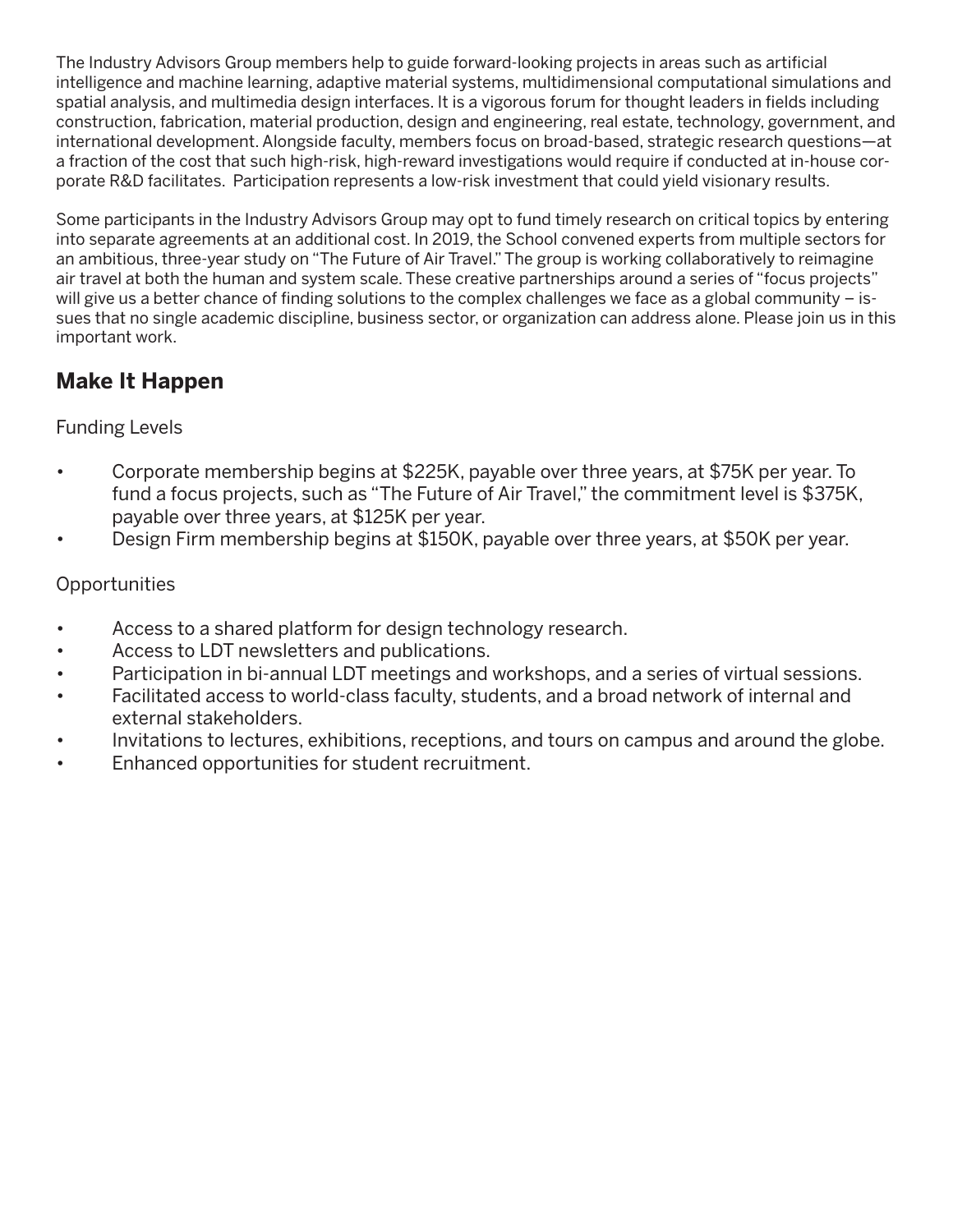# **Laboratory for Design Technologies Faculty**

#### **JOANNA AIZENBERG**

Amy Smith Berylson Professor of Material Sciences at Harvard John A. Paulson School of Engineering and Applied Sciences Professor of Chemistry and Chemical Biology in the Department of Chemistry and Chemical Biology

### **MARTIN BECHTHOLD DDes '01**

Kumagai Professor of Architectural Technology Director, Doctor of Design Program Co-Director of Master in Design Engineering Program Associate Faculty, Wyss Institute for Biologically Inspired Engineering Director, Material Processes and Systems (MaP+S) Group

### **ELIZABETH CHRISTOFORETTI MArch '09**

Assistant Professor in Practice of Architecture

## **JOSE LUIS GARCÍA DEL CASTILLO Y LÓPEZ MDes '13, DDes '19**

Lecturer in Architectural Technology

### **JONATHAN GRINHAM DDes '18**

Lecturer in Architecture and Research Associate

#### **CHUCK HOBERMAN**

Pierce Anderson Lecturer in Design Engineering

#### **ALLEN SAYEGH MDes '96**

Associate Professor in Practice of Architectural Technology Director, Responsive Environments & Artifacts Lab (REAL)

### **CAROLE VOULGARIS**

Assistant Professor of Urban Planning

### **ANDREW WITT MArch '07, MDes '02**

Associate Professor in Practice of Architecture Director, Geometry Lab